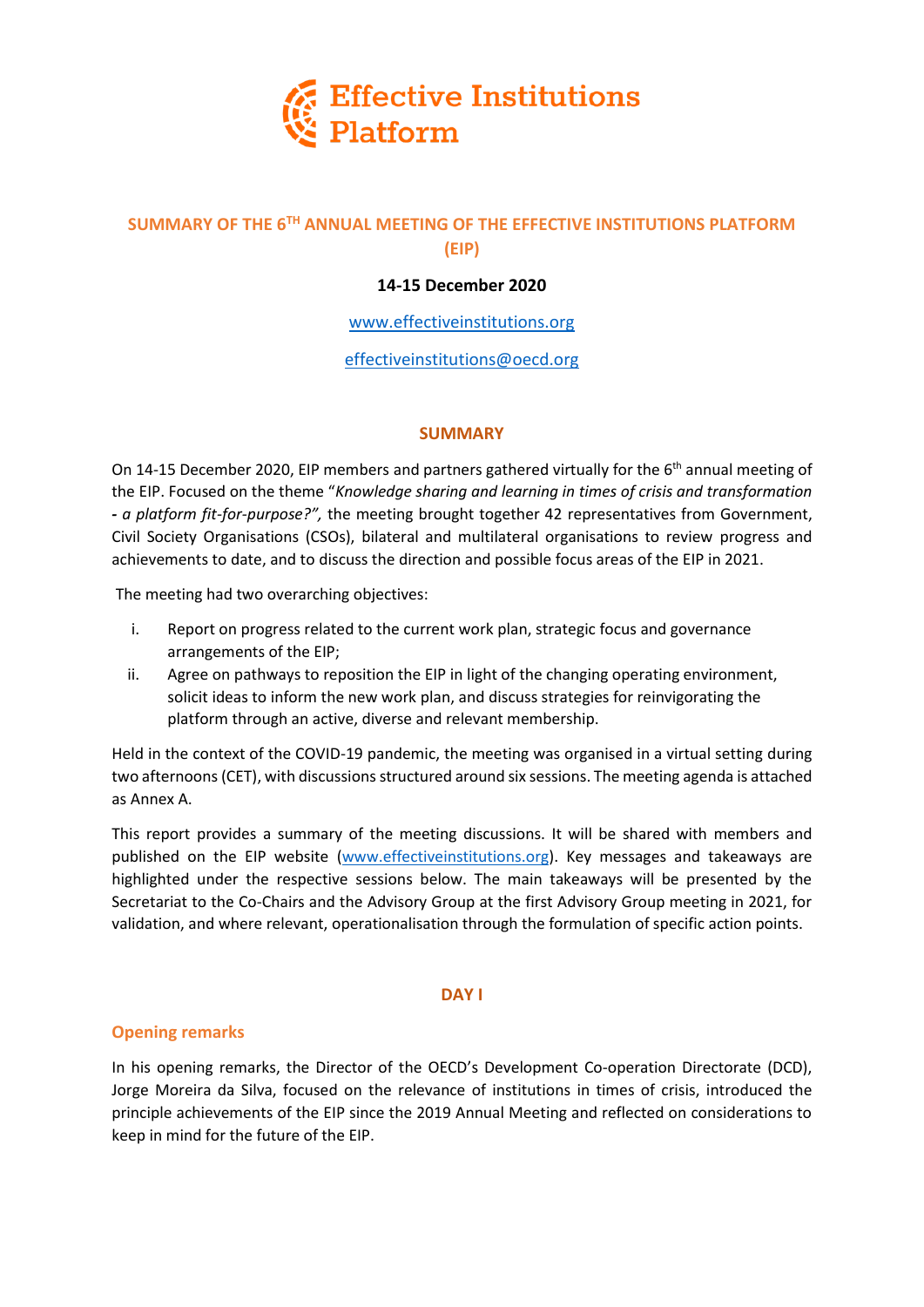

## **Opening and introductions by the Co-Chairs**

Ms. Karin Metell Cueva, Head of the Capacity Development Unit in the Department for Partnerships and Innovation of the Swedish International Development Cooperation Agency (Sida) and Mr. Neil Cole, Collaborative Africa Budget Reform Initiative (CABRI)'s Executive Secretary presented reflections on the main themes of the annual meeting, its objectives and highlighted achievements from the past year.

#### **Session I: EIP activities and achievements 2019-2020**

The session was moderated by Ms. Rose Wanjiru, Executive Director of the Centre for Economic Governance (CEG), Kenya. The Secretariat presented an Annual Update on achievements since the last Annual Meeting in April 2019 (see attached document).

Ms. Catherine Anderson (Team Lead, Governance and Development, EIP Secretariat) highlighted that the EIP is working to situate itself as a knowledge hub for P2P learning and aims to facilitate new learning for P2P and other approaches. She further elaborated on the EIP's history as the EIP was established to assist with the implementation of the development effectiveness agenda with work from 2012 onwards involving piloting the use of country systems, change management and measuring development effectiveness. However, from 2016 onwards, there has been a greater focus on P2P learning. The EIP has provided direct support through seed funding for a select number of P2P partnerships and has developed a learning guide on P2P learning, synthesising literature on good practice approaches. In the period since the last annual meeting, the EIP has sought to enhance knowledge and learning on P2P ways of working with a view to distil what makes P2P partnerships work and in what contexts. Ms. Catherine Anderson then summarised the key achievements of the EIP; provided a brief overview of the EIP's governance arrangements which include (i) two Co-Chairs, (ii) an Advisory Group with ten members (including the Co-Chairs) and (iii) and a membership of roughly 60+ EIP members. The Terms of Reference, which describe the roles and functions of these governing bodies can be found on the EIP website.

Among EIP deliverables, Ms. Anderson referenced:

(a) mapping of P2P initiatives (specifically, P2P alliances, knowledge hubs and community of practices) which was undertaken to better understand the EIP's potential niche, and which identified 78 partnerships in total, of which 43 were explicitly P2P. Each of these initiatives had some level of focus on core government or public administration functions.

(b) Initiated the preparation and delivery of a series of learning events with two events: a donorlearning event and an event on the importance of trust building and mutuality, convened in 2020.

(c) Preparation and publication of a stocktaking report (*'Lessons Harvesting: Learning from P2P Engagements – Discussion Paper for a Monitoring, Evaluation & Learning Framework')* in December 2020, as a precursor to the development of a MEL framework for the EIP that could be used as a model for others.

**Outcomes of the EIP's work** in 2019 and 2020 include:

(i) a **new strategic direction** with new thinking on other types of partnerships and collaborations to achieve SDG16 , which was summarised in the Strategic Focus Note in 2019;

(ii) **stronger commitment to distilling results on P2P partnerships**;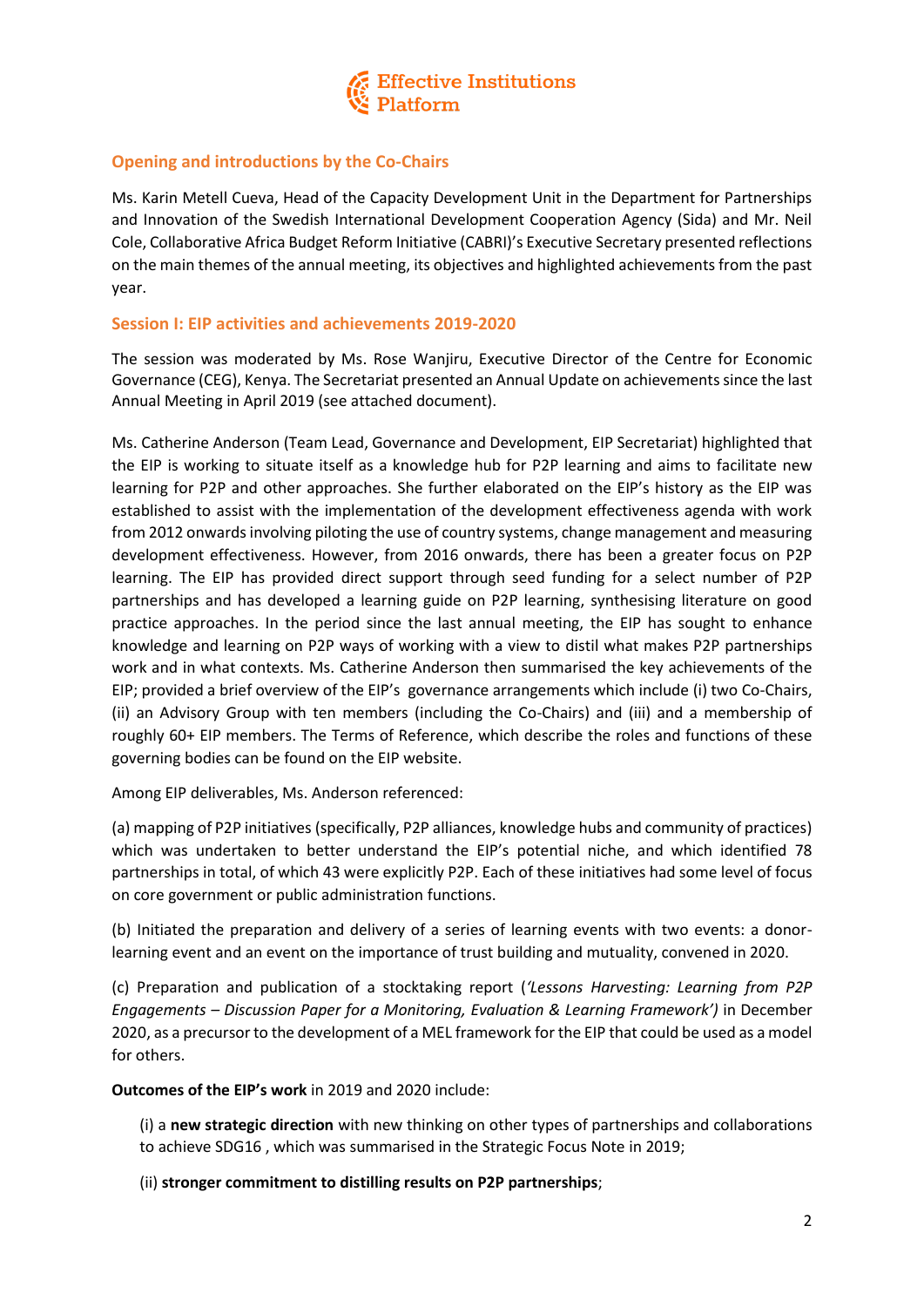

(iii) the generation of **new insights and learning on the effective ingredients of effective P2P learning**;

(iv) **enhanced outreach and engagement** of the Secretariat with the Advisory Group as well as new and more active partnerships that are emerging;

(v) i**mproved prospects for collaboration** (i.e. GPEDC) as the GPEDC are currently refreshing its monitoring and tracking framework while the DAC has started a process to look at its commitment to the Busan agenda to try to enhance results; and

(vi) **more sustainable resourcing** with four financing partners.

#### **Session II: Showcasing the revamped EIP website**

Mr. Fredrik Bruhn, from the EIP Secretariat, presented a demo version of the redeveloped website of the EIP (work in progress) which is being undertaken in three phases: (i) updating of the design and feel of the website, (ii) introduction of new features and elements and (iii) updating content. Members were subsequently invited to provide feedback and proposals at a later time.

# **Session III: Towards a framework for Monitoring, Evaluation and Learning (MEL) in the context of P2P initiatives for institutional reform**

This session provided an opportunity for the EIP Secretariat to present the work so far on developing a MEL framework for P2P learning and to receive comments and reflections from members.

The moderator, Dr. Leila Brosnan (International Advisor, Learning, Global Learning, Government Partnerships International), introduced Ms. Charlotte Ornemark (MEL consultant) who presented some initial findings of the stock taking report '*Lessons Harvesting: Learning from P2P Engagements – Discussion Paper for a Monitoring, Evaluation & Learning Framework'*, articulated around four guiding questions:

- What matters in P2P learning (=what to monitor)?
- Why is MEL in P2P learning powerful?
- What makes tracking institutional effects of P2P learning hard?
- How can we collectively try to make it easier?

Ms. Ornemark highlighted that P2P learning can lead to institutional strengthening. Although learning happens between individuals, it is used in systems or contexts that affect patterns of behaviour. Institutions are often either enabling or stifling change, and the uptake of new knowledge and ability to adapt to changing contexts. The importance of adopting a systems perspective and tracking institutional capabilities rather than focusing on activities and outputs is therefore crucial. In this regard, one of the aims is to better understand how P2P approaches contribute alongside other efforts to build core capabilities. Ms. Ornemark emphasised that we are trying to build a case for MEL going beyond compliance in order to support institutional strengthening, before speaking in more detail about the 'bubbles of wisdom' thus far derived from participating AG organisations which are harvested results of their existing P2P partnerships.

In explaining why MEL is powerful in a P2P context, Ms. Ornemark stressed that MEL should not be seen as an add-on but should be embedded in the P2P learning process. MEL can create stronger and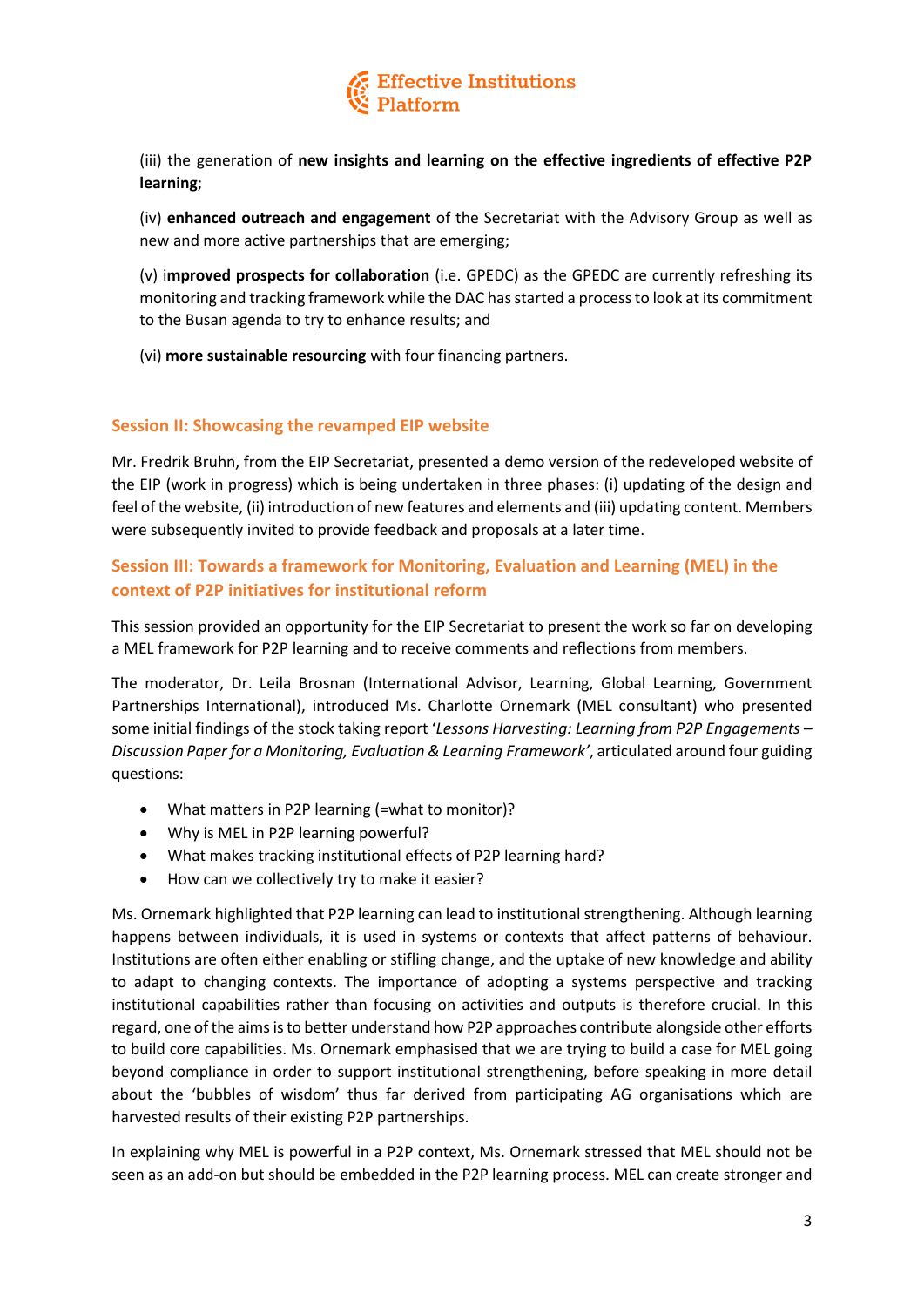# Effective Institutions<br>Platform

comparative evidence by having a common framework for the ways in which we document P2P learning with regard to institutional strengthening. MEL also allows practitioners to build a case for when and under what circumstances P2P learning may be a viable alternative to expert TA.

MEL also allows program staff to track the mutuality and health of the partnership to see if common understanding leads to trust building and translates into results. Furthermore, MEL has a role in unpacking and better documenting the role of intermediaries and facilitators of P2P processes. Facilitators play a crucial role as the matching process is time consuming, quite invisible and yet is so incredibly important. Finally, MEL may help us understand how P2P learning supports local ownership and can help to unleash local leadership.

Ms. Ornemark indicated that tracking the institutional effects of P2P learning is hard for a number of reasonsincluding: (i) different types of P2P partnerships use different triggers for learning with certain cost implications; (ii) learning cannot be assumed to happen as anticipated which is why MEL is needed; (iii) efforts are not immediately visible with the significance of smaller behavioural or attitude change not always being clear and (iv) P2P is only one aspect of broader change processes each of which have their own deliverables and results frameworks. This explains why MEL should be embedded in the P2P process from the outset with functions distributed across all partners involved.

The EIP provides a platform to share ideas and tools to draw upon, test and adapt. The next step is to work with EIP members to pilot and share ideas on MEL in P2P partnerships.

## **Discussants:**

Ms. Preeta Lall, from the Login Asia Secretariat, argued that it is important to come up with a body of knowledge to indicate the situations in which P2P is a better methodology (i.e. more attractive and cost effective) than other more traditional modalities. Ms. Lall also wondered how best to capture the quality of the partnerships, as this dictates how the two institutions might proceed in building capacities, challenging each other and bringing good practices to each other. If the relationship is not strong enough, there will be issues with sustainability and the lessons that are recalled. It is also difficult to capture the capability enhancements in institutions (they were often good at matchmaking, identifying capability and information asymmetries but trying to understand what the P2P partnership is doing and changing the institution is challenging for both partners). Additionally, it is difficult to attribute what is achieved as a result of the P2P partnership.

Mr. Steffen Soulejman Janus highlighted that having MEL embedded in P2P learning is essential to make the case for why learning is crucial (i.e. what are its benefits). The other point is what are we measuring and where does this take us? Making the link between learning and action/results is very difficult to measure but is at the crux of the P2P experience. Gaining more clarity on the results chain is crucial and there will be a need to collect more quantitative and qualitative data to achieve this goal. Another takeaway was that more long-term thinking was needed in regard to MEL and P2P learning. This would in turn affect the design of activities and MEL. Mr. Soulejman Janus also talked about the 'how to' with regard to the link between the supply and demand side of peer learning. This is where the role of the facilitator comes in to decide what we want to get out of P2P learning. Finally, he brought in the World Bank's three-layer approach to learning with: (i) internal knowledge (i.e. getting institutions ready for this institutional process); (ii) the domestic (i.e. facilitate peer learning in-country at sub-national and local level where service delivery happens) and (iii) international side (i.e. when you measure in-country learning, you can then do international P2P learning).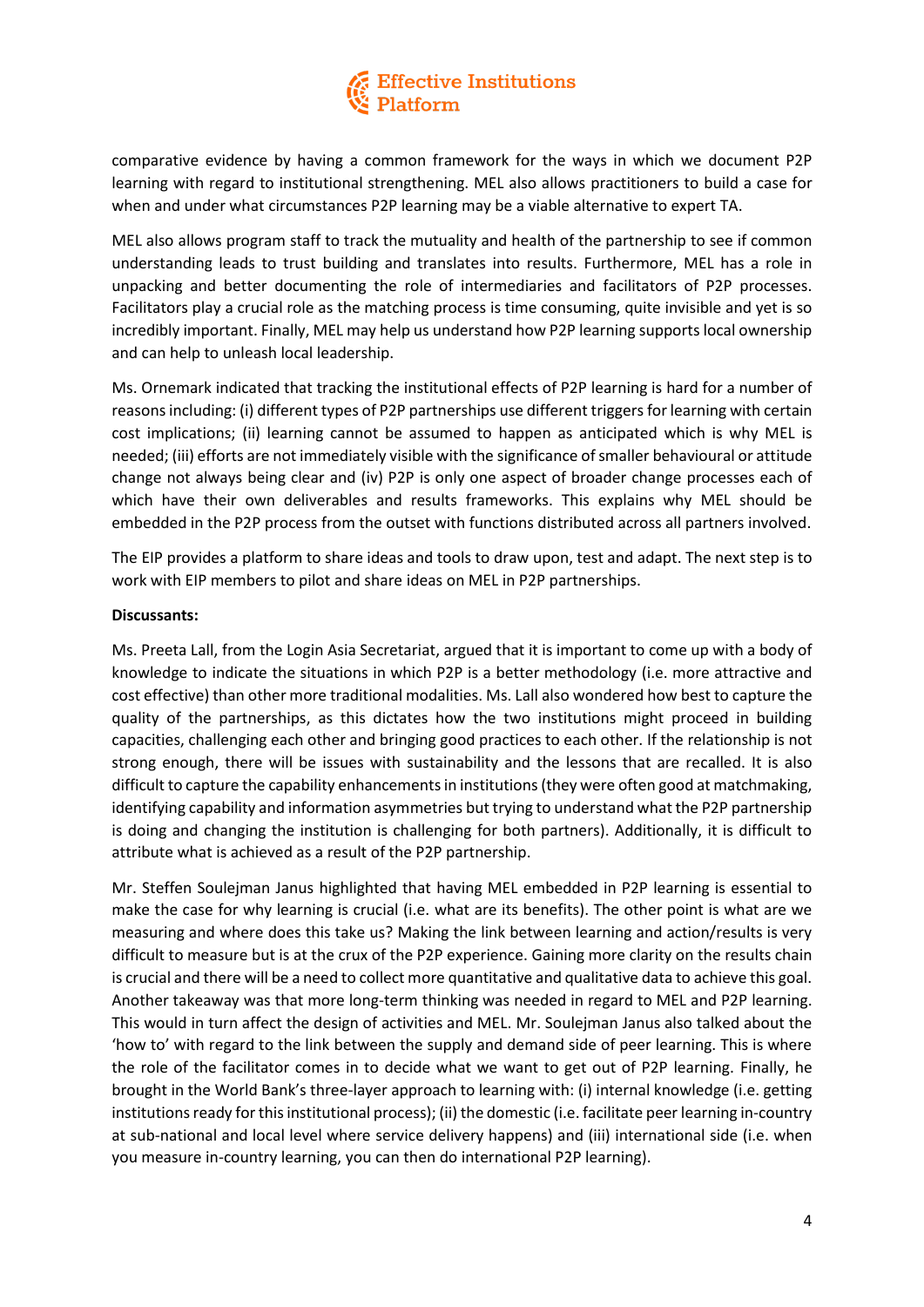

## *Key takeaways:*

- *MEL can help capture the ways in which P2P learning can contribute to institutional strengthening notably by adopting a systems approach rather than focusing on individual learning.*
- *Embedding MEL in P2P learning rather than treating it as an add-on is crucial.*
- *Adopting a longer term reflective approach focusing on the 'how' rather than the 'what' (outcomes/impact) is key.*
- *Starting with the domestic and local level for learning from P2P partnerships and building your way up to the international level through an effective results monitoring process is crucial.*
- *Capturing the health of peers in the partnership is key to ensure building of capacities, bringing good practices and sustainability.*
- *Capturing capability enhancements in peers is crucial but remains challenging to measure.*

## **Discussion:**

In the discussions that followed, members recognised that P2P partnership members could be broadly divided into two different groups: (i) those seeing it as an opportunity for capacity building and (ii) others wanting to get something specific out of the peer learning exercise (e.g. better understanding of policy design and/or implementation). Each group takes away a different lesson and capability with the first group transmitting knowledge at the individual level while the second group was able to link takeaways from the learning event with changes in impact and output. It may be interesting for the EIP Secretariat to analyse the two models and define what works for each of them.

Three areas were subsequently highlighted as being unique to P2P learning: (i) the emphasis on trust and mutuality, (ii) institutional as opposed to individual level engagements (systems thinking) and (iii) local ownership and how P2P can improve this way of working. All these are areas in which the EIP will be organising specific learning events.

Members indicated that the pandemic is a time of change and ways of working will need to be recrafted. This will entail greater embedment of localisation (with P2P learning as a potential way forward) given that the default since the pandemic has been to rely on local forms of partnership and indigenous knowledge. Another important aspect is to gain a better understanding of the baseline we are working with (i.e. what is our benchmark for measurement), to clearly identify what we are trying to learn, and to pinpoint the problem we are trying to solve and choose tools that can help us achieve this objective.

Members also discussed the issue of how citizen engagement and CSO's feature in MEL for P2P partnerships. The use of design thinking (taking small steps, making a prototype and testing it) in public sector approaches by involving civil society inputs as an intermediary was also discussed (for the end users who are the public).

#### *Key takeaways:*

 *P2P partnerships exist in different varieties and have diverse participant 'ideal type' groups (some participants are more solution-oriented; others see the exercise as akin to capacity building).*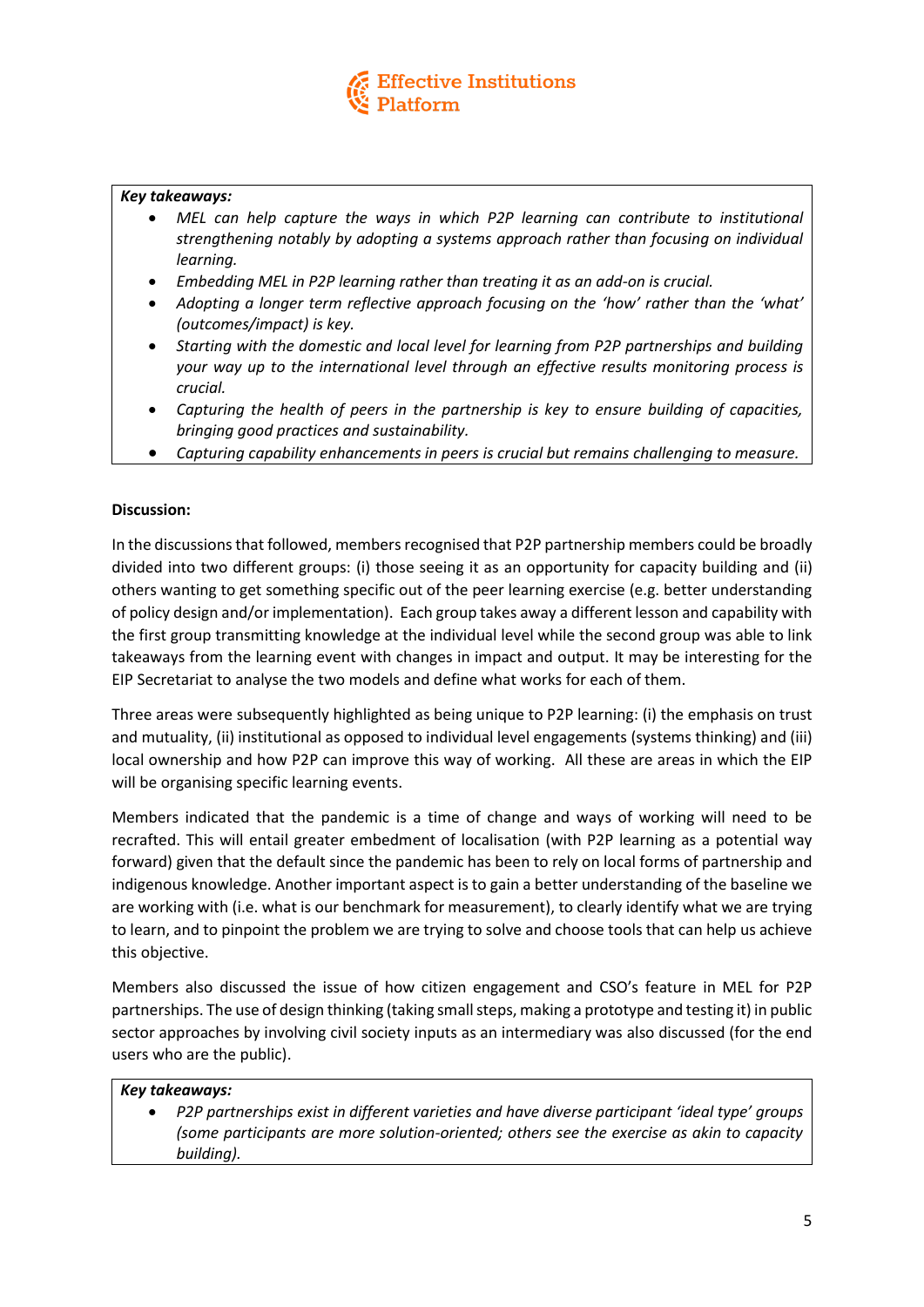

- *Three unique areas of P2P partnerships are to be further unpacked: (i) trust and mutuality; (ii) learning through interconnected systems and (iii) local ownership.*
- *There is a need to shift from focusing on outputs/results to looking at what is working and what is not through the partnership, through a more reflective approach, and on an ongoing basis.*
- *The COVID-19 pandemic has altered ways of working but also offers opportunities for greater localisation and rethinking current ways of working.*

#### **Next steps:**

The next steps includes the EIP Secretariat organising a second learning event on interconnected systems of learning (11 February 2021), a third learning event on localised learning in March/April and pilot testing new tools with members being asked to share tools and approaches.

#### **DAY II**

## **Opening session**

1

The Co-Chair, Mr. Neil Cole, opened Day 2 by thanking members for the high level of engagement during the previous day and presented the agenda for Day 2.

## **Session IV: Managing for Mission - Putting People at the Center of Performance**

The session was designed as an opportunity for discussion and learning among participants, focused around a presentation by Professor Dan Honig (Assistant Professor of International Development, Johns Hopkins School of Advanced International Studies) on his ongoing research on "Mission-Driven Bureaucrats".

The moderator, Karin Metell Cueva (EIP Co-Chair, Head of Capacity Development Unit, Department for Partnerships and Innovation, SIDA), initiated the session, outlined the main theme and introduced Prof Honig.

Prof Honig argued that, currently, many public sector reform efforts are suffering from what can be termed "obsessive measurement and control disorder": the view that bureaucrats and employees will only perform if they are induced to do so, typically by introducing more targets, stricter controls and tighter monitoring. Much of the evidence, however, indicates that a more effective way to improve performance – particularly among public sector workers who are often intrinsically motivated – may be through supportive management practices, such as autonomy and feedback, which enhance mission motivation<sup>1</sup>. Supportive management practices can lead to more mission-driven public bureaucracies by boosting motivation among current employees, retaining those already (intrinsically) motivated, and attracting more intrinsically motivated (future) employees. Evidence also shows that teams, peer support and exchange may have similar positive effects on motivation.

<sup>&</sup>lt;sup>1</sup> For example studies on infrastructure in Nigeria, procurement and health workers in Pakistan, and across the public sector in Ghana.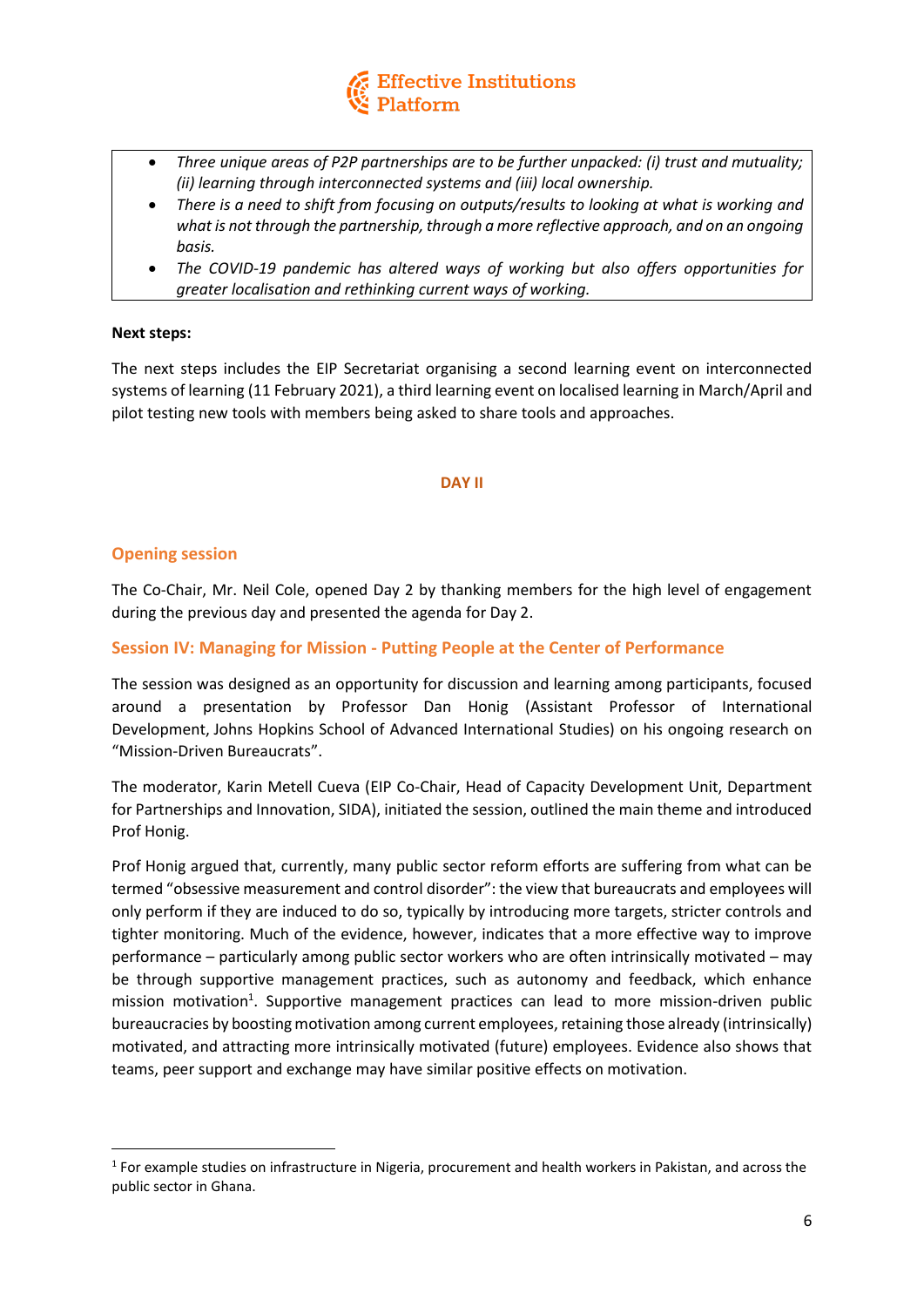

Prof Honig highlighted a number of implications for the EIP and P2P initiatives, principally the opportunity to repurpose P2P initiatives as mechanisms for building communities of mission-driven peers (rather than primarily facilitating knowledge transfer). Consequently, MEL frameworks and approaches would have to be designed to capture progress in sustaining motivation and the retention of intrinsically motivated bureaucrats.

In conclusion, Mr Honig mentioned the Practitioner Circles initiative to be launched in 2021 – a set of small, facilitated, online peer support communities to be hosted by the Johns Hopkins Agora Institute – aiming to test some of the ideas mentioned. EIP members were encouraged to express their interest.

#### **Discussion**

Members offered broad support for the observation that there is often a high level of intrinsic motivation among public sector bureaucrats, and that such motivation can be triggered and sustained through peer exchange. Members debated several issues related to this insight, including the need to attract the 'right' people (those who are, or can become, intrinsically motivated) to P2P initiatives; the opportunities offered by the shift to virtual learning settings in the COVID-19 era; and the risk of donors engaged in civil service reform suffocating motivation, by introducing financial incentives to participate in learning activities, and by applying tight measurement and target-setting practices.

Members discussed the relationship between intrinsic motivation and the problem of low civil service salaries. While remuneration levels clearly impact motivation, it is not the only factor. P2P exchange can potentially function as a diagnostic tool, to complement political economy analysis, and can be applied to understand the wider reform environment (i.e. why people are demotivated and how to support effective and motivated leadership). However, consideration needs to be paid to the conditions and contexts in which P2P can be useful, including when and where it is most effectively and efficiently applied.

Several members praised Mr Honig for reclaiming the word 'bureaucrat', and giving it a positive connotation.

#### *Key takeaways:*

- *Public sector workers – bureaucrats – often do or can care about the mission of the organization, i.e. they are or can be intrinsically motivated.*
- *Cultivating mission motivation through supportive management practices often leads to better outcomes.*
- *Peer support programs are a potentially important tool to sustain intrinsic motivation, but should include thorough diagnostics and analysis of the reform context, the reasons for demotivation and potential barriers to effective targeting and selection of peers.*

#### **Session V: EIP Futures**

The objective of the session was to discuss how best to optimise the EIP's unique value in the 2021- 2022 biennium. The discussion took place in light of the EIP's two strategic objectives: to act as a global knowledge hub on peer-to-peer learning approaches, and to facilitate innovation and learning on alternative approaches to public sector reform and institutional development.

The session was opened by the Co-Chairs, followed by an introduction by Ms. Catherine Anderson, (Team Lead, Governance and Development, EIP Secretariat) on the session objectives and format.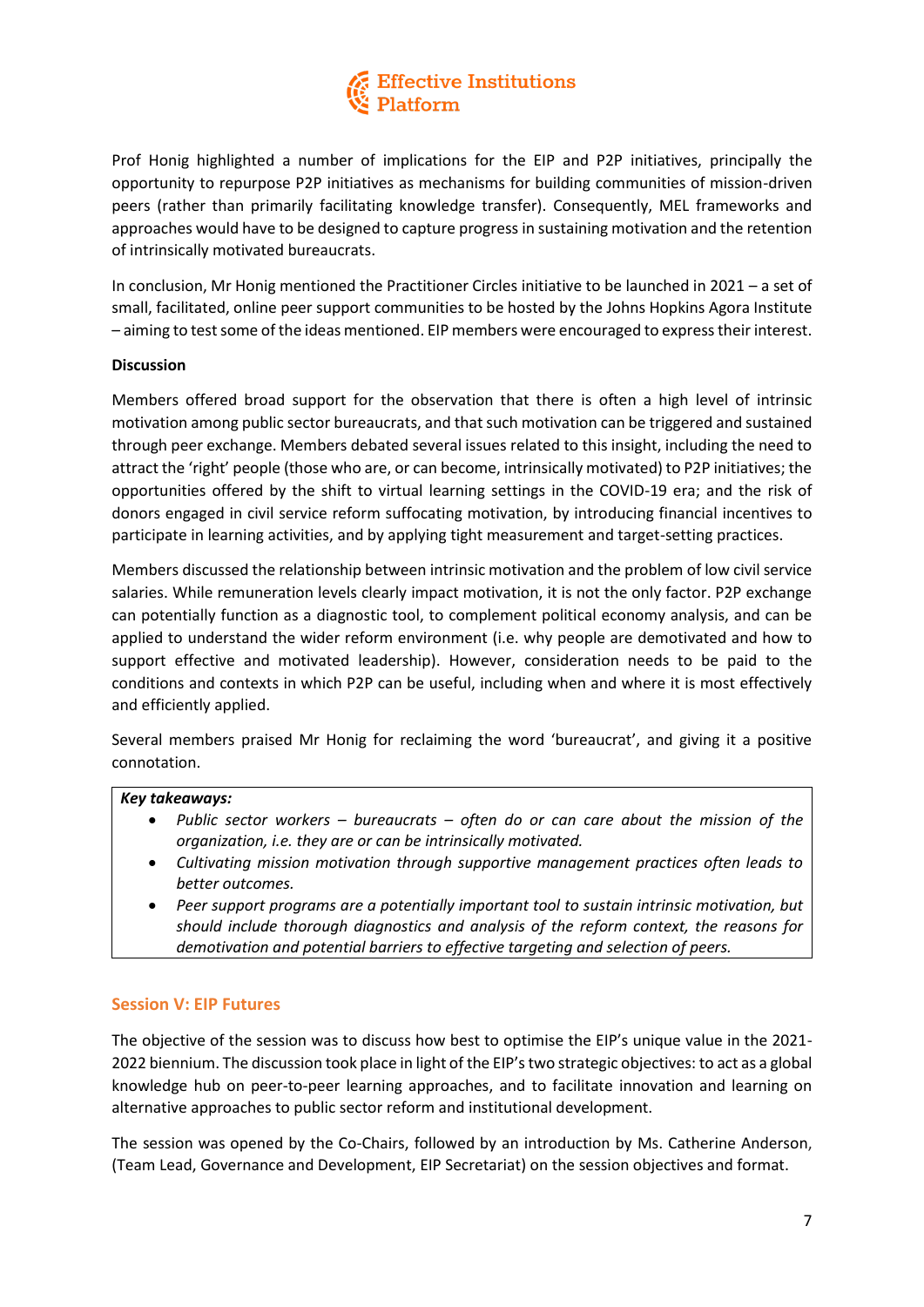

The session was structured around three potential areas of focus, derived from exchanges with EIP members and partners, that could be relevant and add value to the EIP and its members:

- i. The implications of **COVID-19** for the EIP, P2P approaches and the diffusion of learning;
- ii. Capitalising on the EIP's knowledge and partnerships, to support reform in areas of core government functions and/or to develop **new and innovative partnerships** for engagement;
- iii. Engagement with the **development effectiveness** narrative and the ongoing review of the GPEDC monitoring framework.

See Annex C for the session background note.

To provide additional context to topic three, Ashley Palmer (Policy Analyst, OECD-DCD and the GPEDC Secretariat), introduced the work of the Global Partnership for Effective Development Cooperation (GPEDC), the ongoing review of its monitoring exercise, and the internal process of the DAC to revitalize its work on effective development cooperation.

See Annex D for a background note on the GPEDC and its monitoring exercise.

Participants were divided into **three groups** corresponding to the three topics for discussion. Each group assigned a facilitator and rapporteur to report back to the plenary.

*Theme 1: How does COVID-19 and the new 'virtual reality' impact our ability to learn and diffuse knowledge? Are there effective ways development actors can partner to deliver positive institutional development outcomes in this environment? What, if any role could the EIP play in disseminating or modelling new learning?* 

## Summary of discussions

In the context of a global crisis, with development assistance approaches being overwhelmed, there is a clear need for P2P learning. A need that may grow further in the post-COVID-19 recovery period. The new online environment offers both opportunities and challenges. It reduces barriers to bringing people together, making it easier for people in far off locations to engage. On the other hand, it is more difficult to create trust in online settings, and questions regarding inclusion remain, given high cost and poor reliability of connections in some locations.

The EIP would be well placed to explore innovative ways to incorporate remote learning modalities in P2P initiatives. This would be essential to its function as a knowledge hub and could include reviews of possible usages of various technologies, as well as developing methodologies for interaction and networking that in turn build relationships. Increased outreach will be important for the EIP and should be complemented by an exploration of additional tools and channels that could facilitate growth.

*Theme 2: How could the EIP leverage its value add to strengthen its focus on and support to the reform of core government functions, and what, if any opportunities, exist to develop new and innovative partnerships for engagement?* 

#### Summary of discussions

In order to articulate its value add, the EIP needs to sharpen its focus on P2P learning, primarily by building evidence and knowledge on the benefits of P2P approaches, collecting more examples, case studies and tools. The ongoing work on an MEL framework is an important step in this direction. A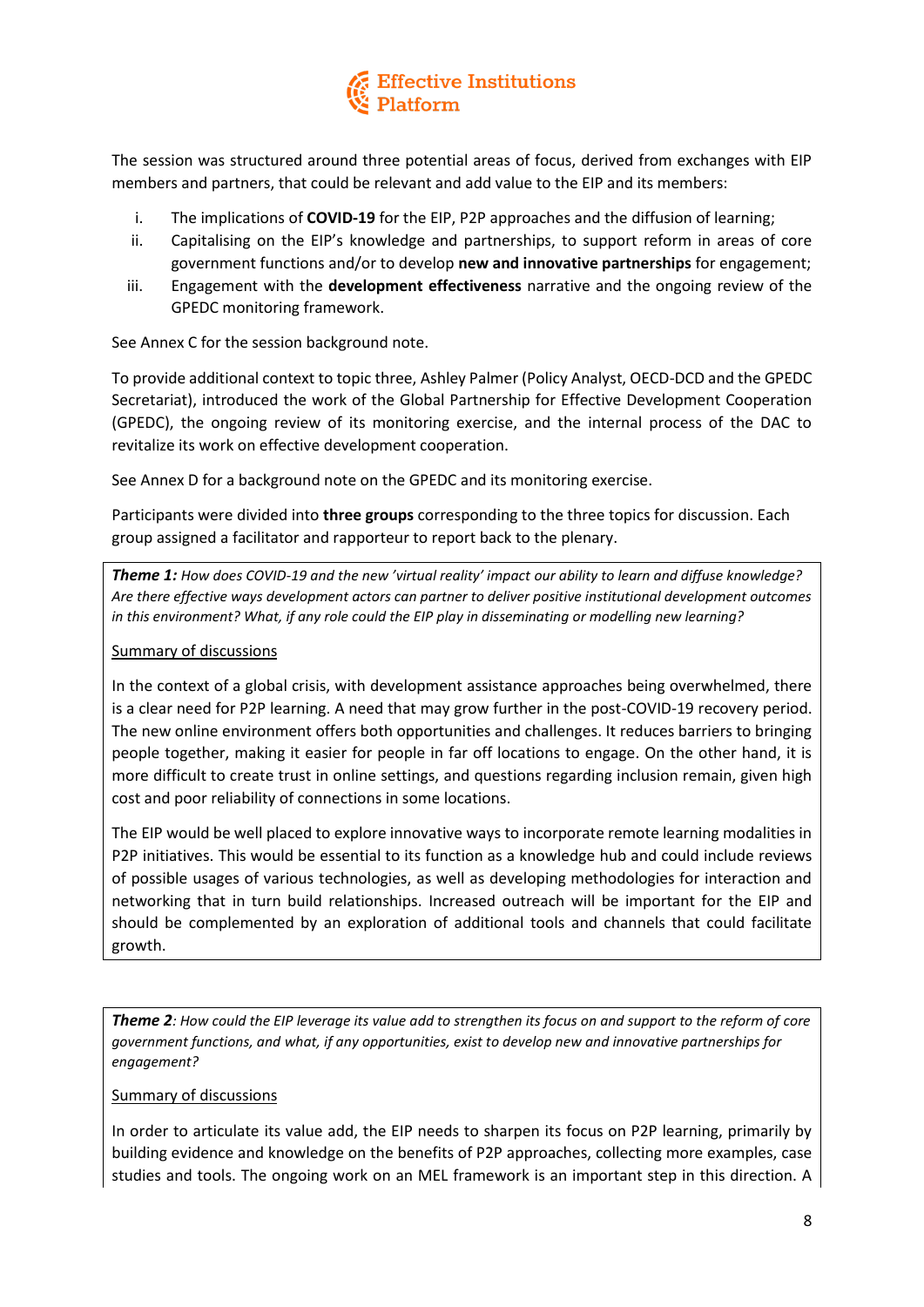

related strategy is to recognise and build on the diversity of the members, by further mapping and getting to know the members.

The EIP may also need to get a better understanding of new potential partners. The existing mapping of P2P initiatives is a good starting point but may need to be deepened. This would also serve to clarify what kind of partnerships would be most relevant to engage with (i.e. academic, practitioner, regional or local alliances, platforms and networks). Other relevant constituencies could include those directly dealing with the current (fiscal and health) crisis.

Members debated the merits of narrowing versus broadening the EIP's thematic focus. The Secretariat highlighted that the current focus on public sector reform and core government functions should be understood in light of the EIP's ambitious agenda in the 2012-2016 period. One member raised the importance of narrowing the focus, arguing that this may still include members with different public sector mandates. It was agreed that the EIP needs to set modest ambitions, as a global network with limited resources, working through a diverse range of members and partners.

*Theme 3: How and what might the EIP contribute to the review of the development effectiveness agenda within the DAC, and the overhaul of the GPEDC monitoring exercise, and what would be the value add for EIP members?* 

#### Summary of discussions

Reflecting on the role of the EIP, several members suggested that the EIP would be well placed to support horizontal knowledge sharing and skills transfer, particularly through south-south modalities. The EIP is one of few remaining platforms related to the DAC that has a clear multi-stakeholder approach, with members from the Global North and the Global South. As such it is an important forum for the development effectiveness conversation.

One area of focus could be the use of country systems, for example by sharing experience and good practices on alignment to national development plans and on domestic resource mobilisation.

Another area of contribution could be through the reform of the indicators of the GPEDC's monitoring framework – to review the extent to which P2P and other alternative approaches are adequately considered. The EIP's ongoing work on MEL might generate relevant insights in this regard.

## *Key takeaways*

*As an outcome of the discussions members agreed on the following:* 

- *The COVID-19 crisis underscores the need for P2P learning, and the EIP is well placed to explore innovative remote learning modalities and technologies. Increased outreach and a clear value proposition will be key.*
- *To strengthen its value add, the EIP should (i) keep collecting practical evidence, examples and tools demonstrating the benefits of P2P approaches; (ii) deepen engagement with and leverage the diversity of its members; (iii) scope potential partners beyond the membership.*
- *As one of few multi-stakeholder platforms related to the DAC with members from the Global North and South, the EIP is well placed to contribute to the development effectiveness discourse, through focus areas such as south-south and triangular cooperation and the use of country systems.*
- *The EIP could contribute to the reform of the GPEDC's monitoring framework by reviewing the extent to which P2P and alternative approaches to enhance skills and capabilities are reflected.*